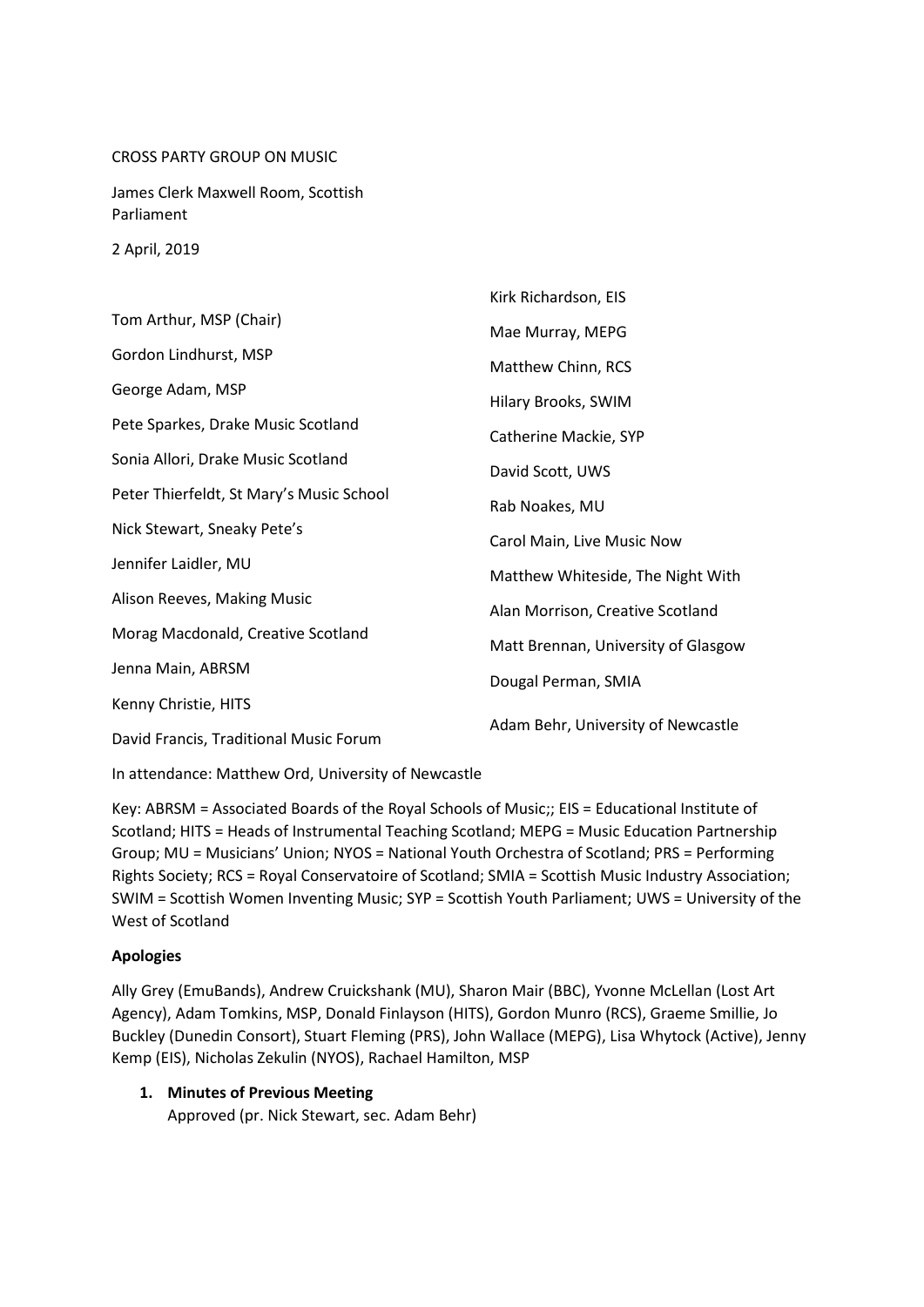## **2. Matters Arising**

What's Going on Now report: The Chair intimated that there was to be a Members' debate on the report. A date was being sought, possibly to tie up with the next Cross Party group. TA will circulate information about the debate on the Education and Skills Committee report on instrumental music tuition.

# **3. Music and Tourism**

Adam Behr of Newcastle University introduced the research project into music and tourism in Scotland, the report of which was due to be launched at Wide Days on April 12. The research had been carried out by Matthew Ord, working with the Scottish Music Industry Association and Traditional Arts and Culture Scotland. Funded by the Arts and Humanities Research Council, the report built on a previous piece of work on showcasing and the Music Tourism convention held in Glasgow in 2016. The research consisted of interviews, case studies and a literature review and aimed to identify the benefits of music tourism and the barriers to its success, to understand the role of various stakeholders, and to define music tourism. A key aim was to focus less on measuring music tourism and more on growing its value.

The research found that there are significant challenges in networking knowledge in the sector. There is a demand for music from customers of hotels and tour operators, for example, but a lack of knowledge about accessing it. Music is a key component of the tourism brand in Scotland but is not effectively integrated with other marketing. Partnerships between music and the hospitality industry would be one approach but there are difficulties with issues such as staffing, reliable points of contact and the fluid nature of local music scenes. That fluidity is often at odds with the long lead times operators in the hospitality industry require.

It is not simply a matter of attracting more people, but of maximising existing networks. The music retail sector, for example, could benefit more from initiatives such as music trails.

The report makes a series of recommendations:

- regular and structured dialogue between stakeholders and policy-makers to maximise the knowledge and competence in the sector
- apps for visitors
- embed music advisory boards at regional level feeding into a national body
- mapping
- a revamped web presence by Visit Scotland
- more effective joint working between the UNESCO cities
- networking with the private sector to enable musicians to access tourism research
- a more specific music tourism strategy (cf food tourism precedents)
- further research

Dougal Perman: welcomed the potential highlighted in the report, and would be keen to pick up on some of the recommendations.

Olaf Furniss: Scotland is ahead of the game, especially over the last two years. Scottish Enterprise has been very helpful in this area. Glasgow in particular has set a standard. A lot of people do not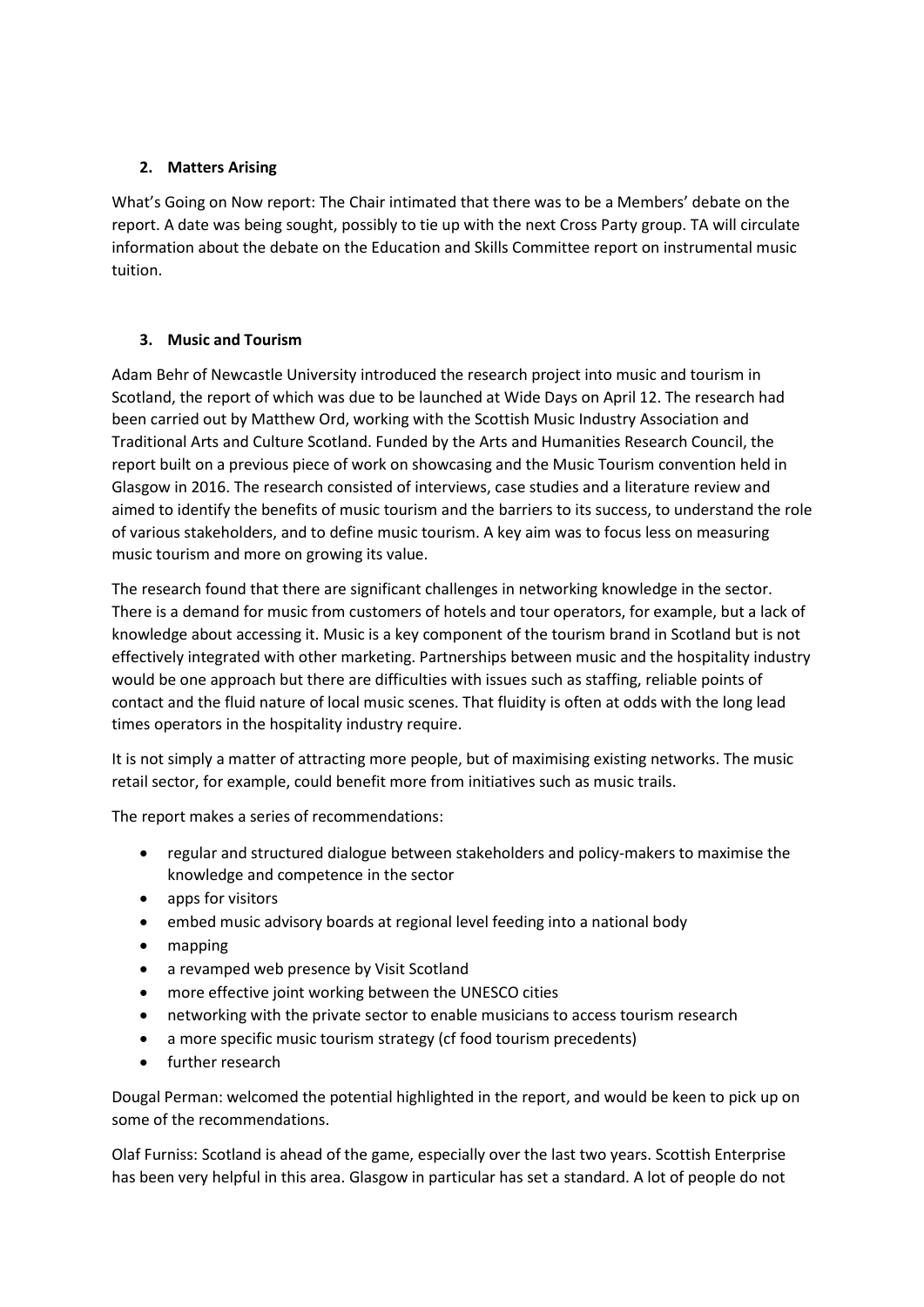need to be convinced, but there is perhaps a requirement for a champion in the higher echelons of the sector.

Kenny Christie: Would it be possible to have papers in advance, which would help with a proper appreciation of presentations?

AB: report is still at draft stage, but details can be circulated once it is launched.

Nick Stewart: Who will the recommendations go to?

AB: Scottish Government and Visit Scotland in the first instance, and also local councils. He would like to see any tourist tax monies hypothecated towards the proposed regional boards.

Carol Main: what styles of music were covered?

AB: There was no genre focus as such, but probably a leaning towards popular and trad. However, the infrastructure applies across the board.

DP: The recommendations and findings relate to all genres

AB: When looking for music events on listings classical music is more likely to show up in searches.

Matthew Whiteside: Are cuts in journalism coverage having an effect on visibility?

AB: That is plausible. All sorts of gaps have emerged because of the demise of local journalism. A lot of listings have migrated to the web, but prepared ad hoc by different people.

DP: There is no comprehensive resource. It's not easy to produce such a thing but it remains an ambition.

OF: This always crops up. There is lots of disparate activity but no one covering everything. Ultimately there will be technological solutions!

NS: Cautioned against a one-stop shop approach. People will always go to their favourite platform for information.

DP: It's more about improving the information exchange between the hospitality sector and the music sector.

TA: thanked Adam Behr and Matthew Ord. The Group can write to local authorities, particularly targets suggested by AB and DP. Proposed that the Group endorse the recommendations and forward these to the Scottish Government. **Action Point**

## **4. CTEER enquiry into arts funding**

David Francis: brought the enquiry and its April 12 deadline for submissions to the Group's attention.

### **5. DCMS Live Music report**

Nick Stewart highlighted the main points of the recent report on live music by the DCMS which consulted grassroots music venues and musicians. The main points of the report centred on the success of the live music sector, secondary ticket selling, grassroots music venues and the 'talent pipeline', i.e. music education.

DP: again highlighted gaps in knowledge exchange, this time between government agencies and the music industry. There was perhaps a precedent in the Screen Unit, with a similar solution possible for music.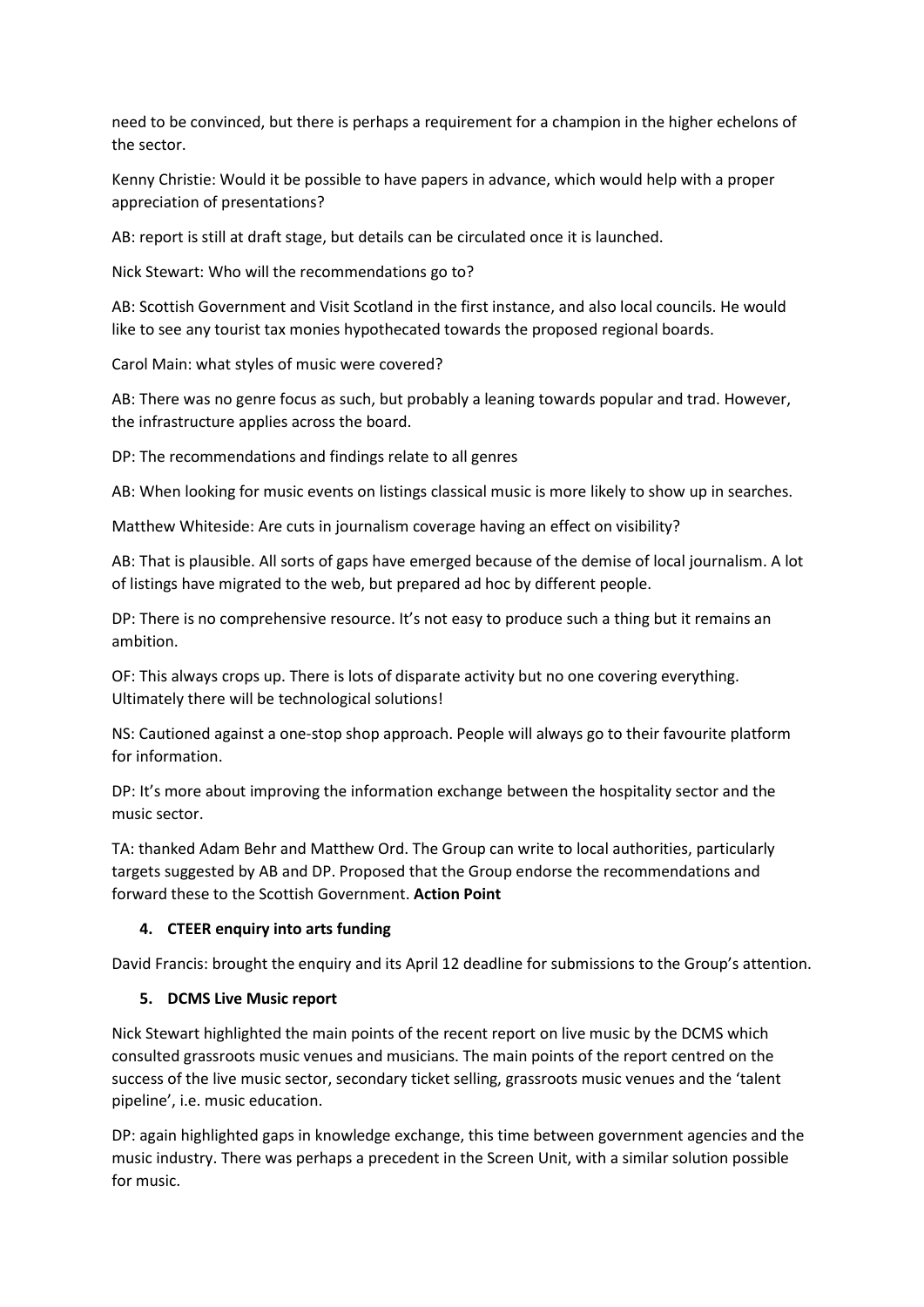Alan Morrison: It was relatively rare for Creative Scotland to get together with other agencies.

NS: pointed out some of the challenges facing music venues. One major one was business rates and the need to revise relief schemes. Venues were being treated as pubs rather than music venues. Another was the agent of change principle. There is a need for a statutory consultative body to protect music venues.

TA: There is a non-domestic rates bill coming before Parliament soon. This should be focal point for lobbying MSPs.

NS: It is an opportunity for grassroots music venues to be recognised as a special case.

TA: Does the Music Venues Trust have the capacity to consult on these questions?

NS: It has the ambition to do it but not the staffing.

TA: There is still a lot of work to be done at Stage 3 of the Planning Bill to tidy up amendments.

NS: with DP proposed an amendment on status of venues but is unsure if it has been taken up by any MSP at this point. The definition of 'music venue' is one difficulty. He would like to see the possibility of the tax relief enjoyed for orchestral performances extended to other forms of music. Other European countries levied no VAT on tickets for cultural events.

TA: VAT is a reserved matter, but there are some elements of the VAT take to be assigned to Scotland. It would be possible to put a question on VAT to the Scottish Government which would then be passed on to the UK Government.

AB: Live music doesn't sit within DCMS or Holyrood, but cuts across several policies, national and devolved.

Matt Brennan: When is the Culture Strategy for Scotland expected?

AM: understanding is that it is currently at a draft stage and still to have actions attached.

From the DCMS report the question of visas arose. DF noted that Culture Counts had recently submitted a Call to Action to the Home Office proposing visa reform.

TA: Net migration to Scotland is approximately 13,000. If the salary threshold is applied it will materially affect that figure. The Scottish Government has made the case for the absurdity of the salary threshold.

### **6. Music Education**

Mae Murray gave a report (appended with these minutes) on behalf of John Wallace, noting that the launch of the What's Going On Now report had been successful, and that MEPG had already moved on one of its recommendations in laying out in collaboration with CoSLA guidance notes on instrumental music tuition.

DP: commended the report and offered the support of the music industry in advocating its recommendations.

TA: recorded the Cross Party Group's thanks for the report.

### **7. Other Business**

a) Morag Macdonald intimated that the next event for The Culture and Communities Mapping Project would be held on April 23 $^{rd}$ . The Project uses open data and participatory mapping to